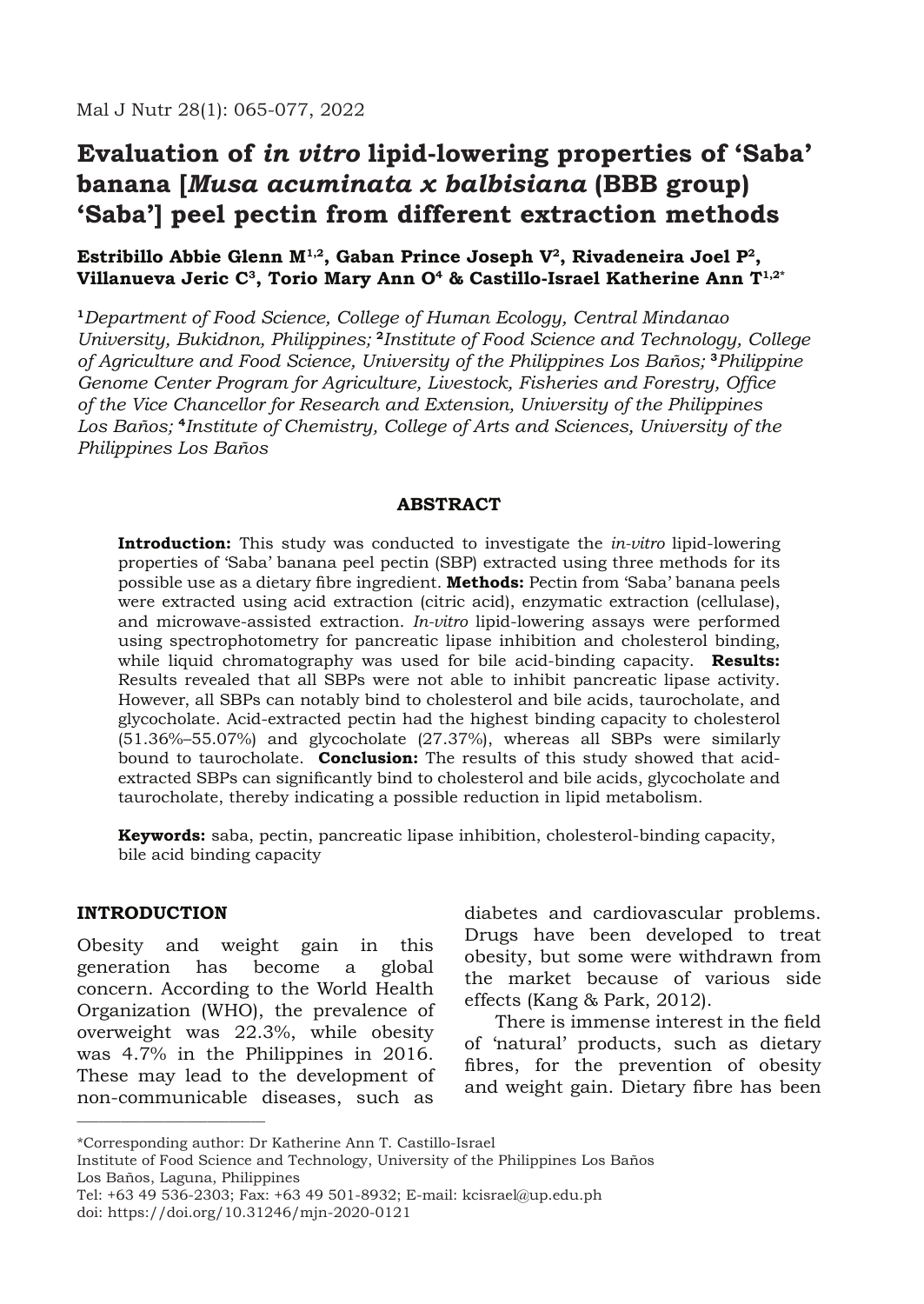known to reduce the absorption of fat and produce a feeling of satiety, thereby reducing caloric intake (Bordicchia *et al*., 2014).

Pectin is a soluble fibre that has a wide function as a food ingredient. Its lipid-lowering activities and possible mechanisms had also been studied. Pectin influences satiety because of its high viscosity and ability to form gels in aqueous environments. Its action on pancreatic lipase and binding of bile acid and cholesterol has been shown, thus lowering absorbed fats and increasing cholesterol and fat in faecal excretion (Adam, 2015).

Commercial pectin powders are sourced from citrus and apple pomace. In the Philippines, 'Saba' banana peel was found to be a good source. It has high pectin content and a relatively high yield (Castillo-Israel *et al*., 2015).

'Saba' banana is second in terms of varietal production in the country, contributing to 28.2% of total banana production during the second quarter of 2020 according to the Philippine Statistics Authority. 'Saba' banana is utilised for domestic consumption and processed into chips and catsup. Banana peels constitute around 40% of the banana fruit, which is discarded as waste. This study focuses on the use of 'Saba' banana peel pectin as a natural lipid-lowering agent. As one of the many stabilisers used in the food industry, pectin can have more advantages over others because of its potential lipidlowering property, contributing to possible actions against obesity and weight gain.

This study evaluated the *in-vitro* lipidlowering properties of pectin extracted from 'Saba' banana peel wastes for its possible use as a dietary fibre ingredient. Specifically, it aimed to evaluate and compare pectin from 'Saba' banana peels extracted by acid (citric acid), enzyme (cellulase), and microwave in terms of *in-* *vitro* lipid-lowering properties, such as pancreatic lipase inhibition, cholesterolbinding capacity, and bile acid-binding capacity.

The study was only limited to the three indicators of lipid-lowering mentioned. In the bile acid binding assays, only two bile acids were used, namely sodium taurocholate and sodium glycocholate. The pectins were not subjected to *in vitro* digestion prior to analyses of the lipidlowering properties. The pectins were extracted from unripe 'Saba' banana peels generated from a banana chips processing plant where the unripe form was used.

# **MATERIALS AND METHODS**

### **'Saba' banana peel pectin extraction**

Preparation of 'Saba' banana peel powder followed the methods of Castillo-Israel *et al*. (2015). Peels of green mature unripe 'Saba' banana were sliced into approximately 2 x 2 cm pieces and soaked in 0.05% sodium metabisulfite for 1 hour. The peels were oven-dried at 55°C for 24 hours, cooled at ambient temperature, and ground into flour until it can pass through a no. 80 mesh, then stored in polyethylene bags.

### *Acid extraction*

Ten grams of the dried 'Saba' banana peels were mixed with 250 mL distilled water, and 0.50 N hydrochloric acid (HCl) was added until pH of 1.5 was reached. The mixture was heated with continuous stirring at 90±5°C in a stirring hot plate for 4 hours. The solution was filtered using a 1-mm mesh screen with two layers of cheesecloth. The filtrate was added with absolute ethanol at  $1:2$  (v/v). The precipitate was filtered through a miracloth. The collected residue (pectin) was washed with aqueous ethanol (75%), followed by absolute ethanol, then ovendried for 5 hours at 50°C.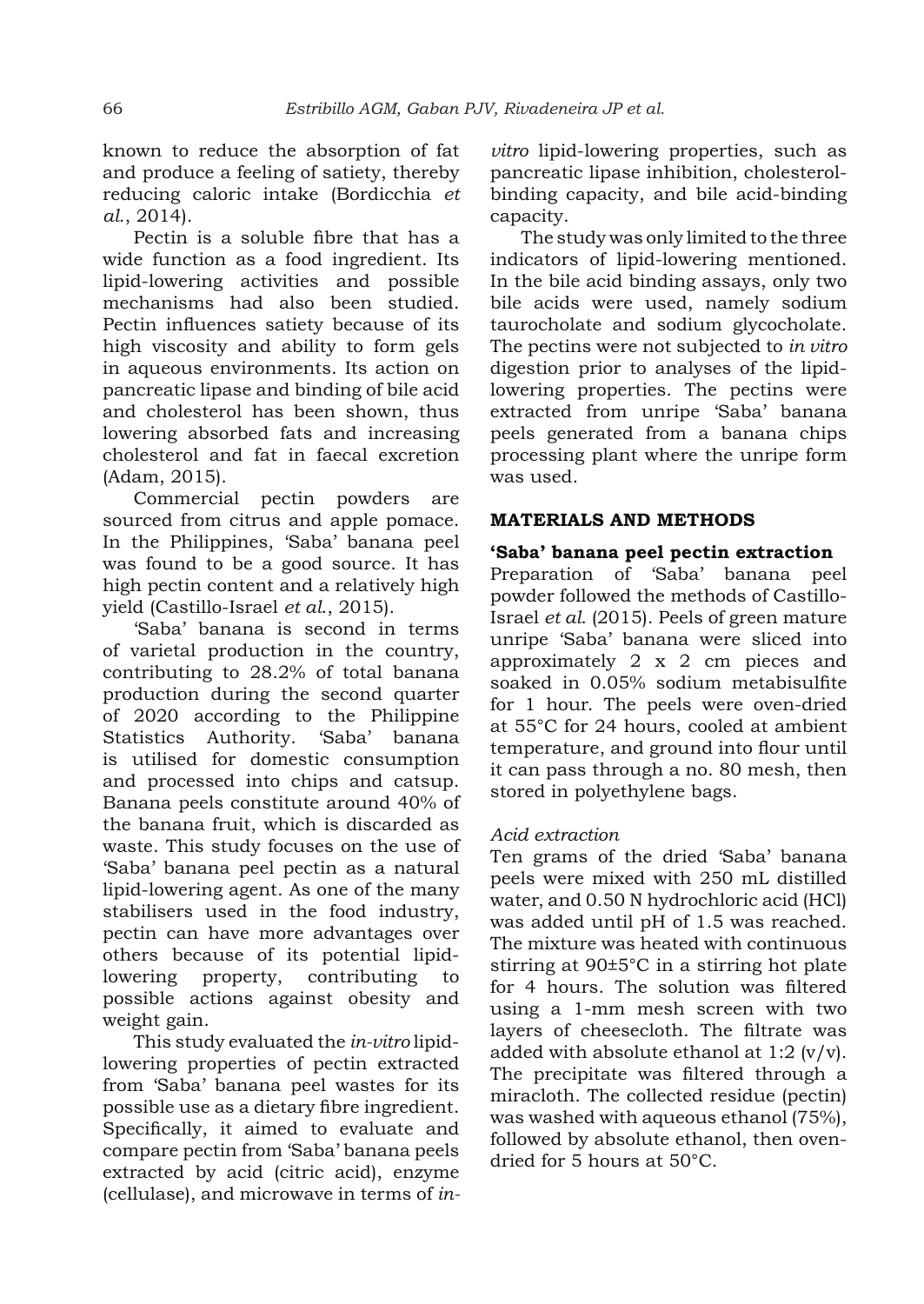### *Enzymatic extraction*

The powder was swelled using distilled water (8.0 mL/g 'Saba' banana peel powder) at room temperature. For the enzyme solution, cellulase, with an initial concentration of 200 to 400 U/mL was used to extract pectin. One hundred mL of the enzyme was diluted with 50 mL distilled water. Then, 100 mL of the diluted sample was added with distilled water to a final volume of 600 mL to make the enzyme solution.

### *Extraction of pectin*

Enzyme solution was added to the swollen sample at 8.0 mL/g peel powder and extracted at 41–50°C for 3 hours. The solution was filtered using cheesecloth, then the filtrate was collected and weighed. The filtrate was heated to 50°C for 1 hour to deactivate the enzyme. Pectin was precipitated by slowly adding absolute ethanol to the filtrate at a ratio of 1:2  $(v/v)$  with stirring for 1 hour. After standing, the precipitate was washed with 95% ethanol. Pectin was then collected and oven-dried at 50°C for 5 hours.

### *Microwave-assisted extraction*

'Saba' banana peel powder was weighed and placed in a 250-mL beaker. Diluted HCl solution with pH 3.0 was added to the powder in a solid-liquid ratio of 8.0%. The mixture was then placed in a rotating disc of the microwave digester (Ethos UP, High-Performance Microwave Digestion System, Torre Boldone, Italy) and heated to 195°C for 60 seconds. Microwave power was set at 1,000 W. The mixture was cooled to room temperature and filtered using a Grade 1 qualitative filter paper (11 μm). The filtered extract was slowly added with an equal volume of 95% (v/v) ethanol with continuous mixing. The mixture was allowed to stand for 2 hours at 4°C. The coagulated pectin mass was filtered and washed twice with 95% (v/v) ethanol. The residue was oven-dried at 40°C until constant weight.

### **Pectin yield**

Pectin yield was calculated for each extraction method using the formula: Pectin yield  $\frac{9}{6}$ , dry basis = P/Bi x 100 Where,  $P =$  extracted pectin, g  $Bi = weight of alcohol$ insoluble-residue, g

### *In-vitro* **assays for the lipid-lowering activity of pectin**

All sample preparations were done at the Institute of Food Science and Technology, University of the Philippines Los Baños (UPLB), while analyses were done at the Institute of Chemistry, UPLB. All chemicals and reagents were analytical reagent grade and purchased from Thermo Fisher Scientific, USA.

### **Pancreatic lipase inhibition assay**

Methods of Chedda *et al*. (2016) with modifications were used.

#### *Sample preparation*

Pectin powders  $(0.05 \text{ g})$  from different extraction methods were dissolved in 30 mL 100 mM phosphate buffer with pH of 7.2 in a 50-mL beaker. The pectin solution was heated to 50°C with continuous stirring for 30 minutes. After heating, the pectin solution was transferred to a 50-mL volumetric flask and added with 100 mM phosphate buffer to a volume of 50 mL. This served as the stock solution (1000  $\mu$ g/mL). Concentrations of 20, 40, and 60 μg/mL were prepared from the stock solution.

The positive controls were commercial citrus pectin and Orlistat. Exactly 0.05 g of citrus pectin was dissolved in 50 mL 100 mM phosphate buffer as the stock solution. For the Orlistat, 0.05 g was dissolved in 50 mL dimethyl sulfoxide (DMSO).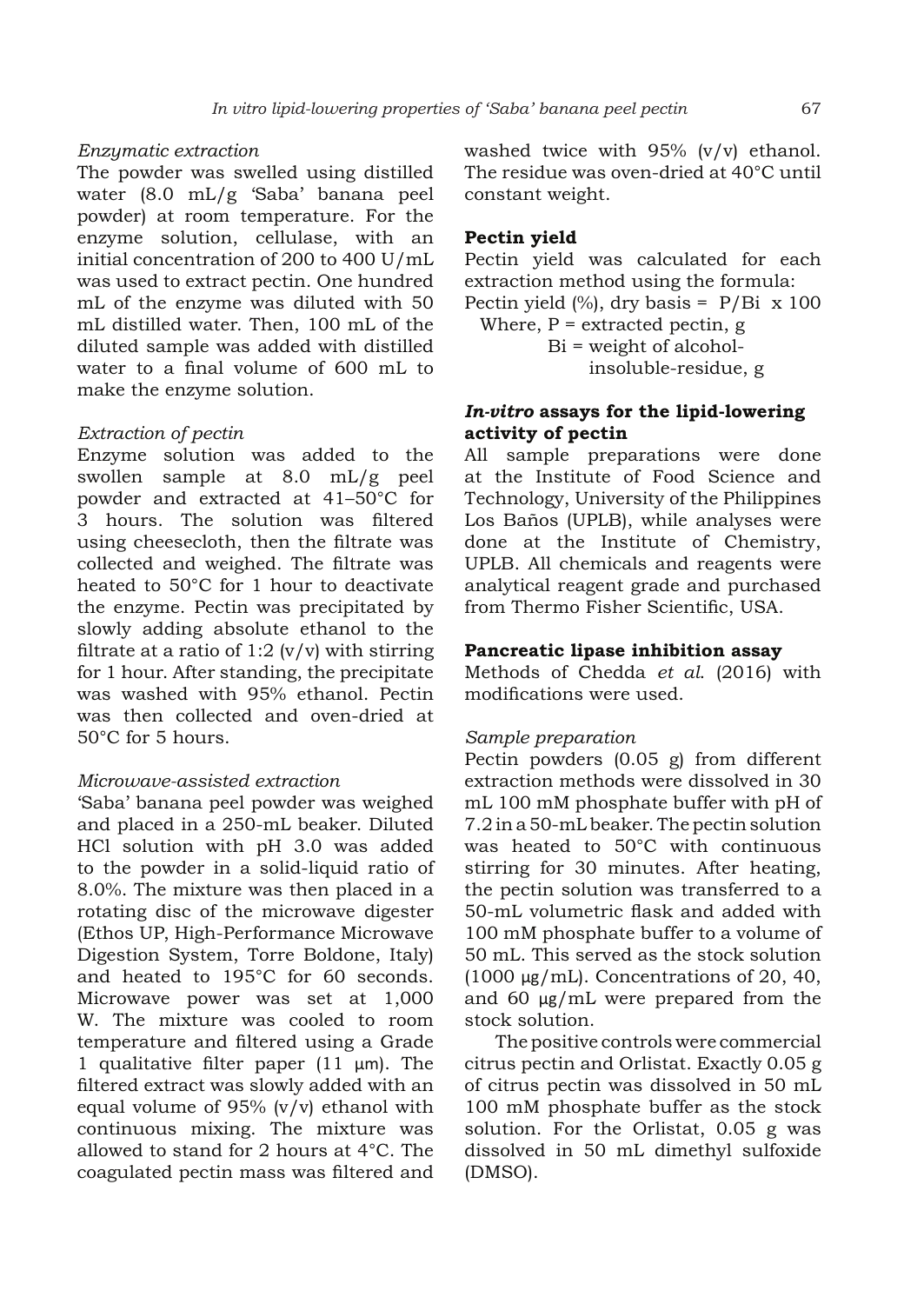#### *Buffer solution*

100 mM phosphate buffer was prepared with 0.5% (v/v) of Triton-X-100. The solution pH was adjusted to 7.2.

#### *Enzyme solution*

The porcine pancreatic lipase enzyme solution was prepared by dissolving 6 mg porcine pancreatic lipase in 10 mL 100 mM phosphate buffer by gentle vortexing.

#### *Substrate solution*

The substrate used was *p*-nitrophenylbutyrate (PNPB). PNPB working solution was prepared using 8.493 μL of PNPB. The solution was made up to 10 mL with acetonitrile.

#### *In-vitro pancreatic lipase inhibition assay*

The total assay volume was 200 μL. Approximately 25 μL of test solution or positive control was added with 50 μL of the enzyme solution, 100 μL of the buffer solution, and 25 μL of PNPB solution in a 96-well microplate and mixed thoroughly. Blank was made by substituting the test solution with 100 mM phosphate buffer. The reaction was allowed to stand for 30 minutes at 37°C. Lipase activity was determined by measuring the hydrolysis of PNPB to *p*-nitrophenol at 400 nm using a microplate plate reader (Multiskan™ GO, Waltham, MA, USA). Percent inhibition was calculated using the formula:

 $%$  inhibition = |Absorbance of blank – absorbance of test|  $\frac{1}{\text{Absorbance of blank}}$  x 100

### **Cholesterol-binding capacity**

Methods of Boungoura, Wenshui & Jiali (2009) were employed with modifications.

### *Sample preparation*

Pectin powders  $(0.05 \text{ g})$  from different extraction methods were dissolved in 30 mL 15 mM phosphate buffer with pH of 7.4 in a 50-mL beaker. The pectin solution was heated to 50°C with continuous stirring for 30 minutes. After heating, the pectin solution was transferred to a 50-mL volumetric flask and added with 15 mM phosphate buffer to a volume of 50 mL. This pectin solution (1000 μg/ mL) was used as the stock solution from which 20, 40, 60, 80, and 100 μg/mL were prepared.

The positive controls were commercial citrus pectin and cholestyramine. Citrus pectin (0.05 g) and cholestyramine (0.05 g) were dissolved in 50 mL 15 mM phosphate buffer as the stock solution.

#### *Cholesterol micellar solution*

Reagents used were analytical grade bought from Sigma-Aldrich (St. Louis, MO, USA). Cholesterol micellar solution containing 10 mM sodium taurocholate, 0.4 mM cholesterol, 1 mM oleic acid, 132 mM NaCl, and 15 mM phosphate buffer (pH 7.4) was sonicated for 20 minutes.

### *In-vitro cholesterol micellar solubility inhibition assay*

Approximately 450 μL of the cholesterol micellar solution was added with 450 μL of sample. The solutions were incubated at 37°C for 24 hours. Then, the solutions were centrifuged for 10 minutes. The supernatant was collected and used for cholesterol concentration determination.

From the supernatant, 80 μL of each sample was pipetted into a 96-well microplate. Then, 100 μL of glacial acetic acid was added, followed by 120 μL Zak's reagent and mixed thoroughly. For the control, 80 μL of cholesterol micellar solution was added instead of the sample. The solution was further incubated for 15 minutes at room temperature, and absorbance was measured at 560 nm using a microplate reader.

### *Standard calibration curve*

Cholesterol standards in glacial acetic acid with the following concentrations: 20, 25, 30, 35, 40, and 45 μg/mL were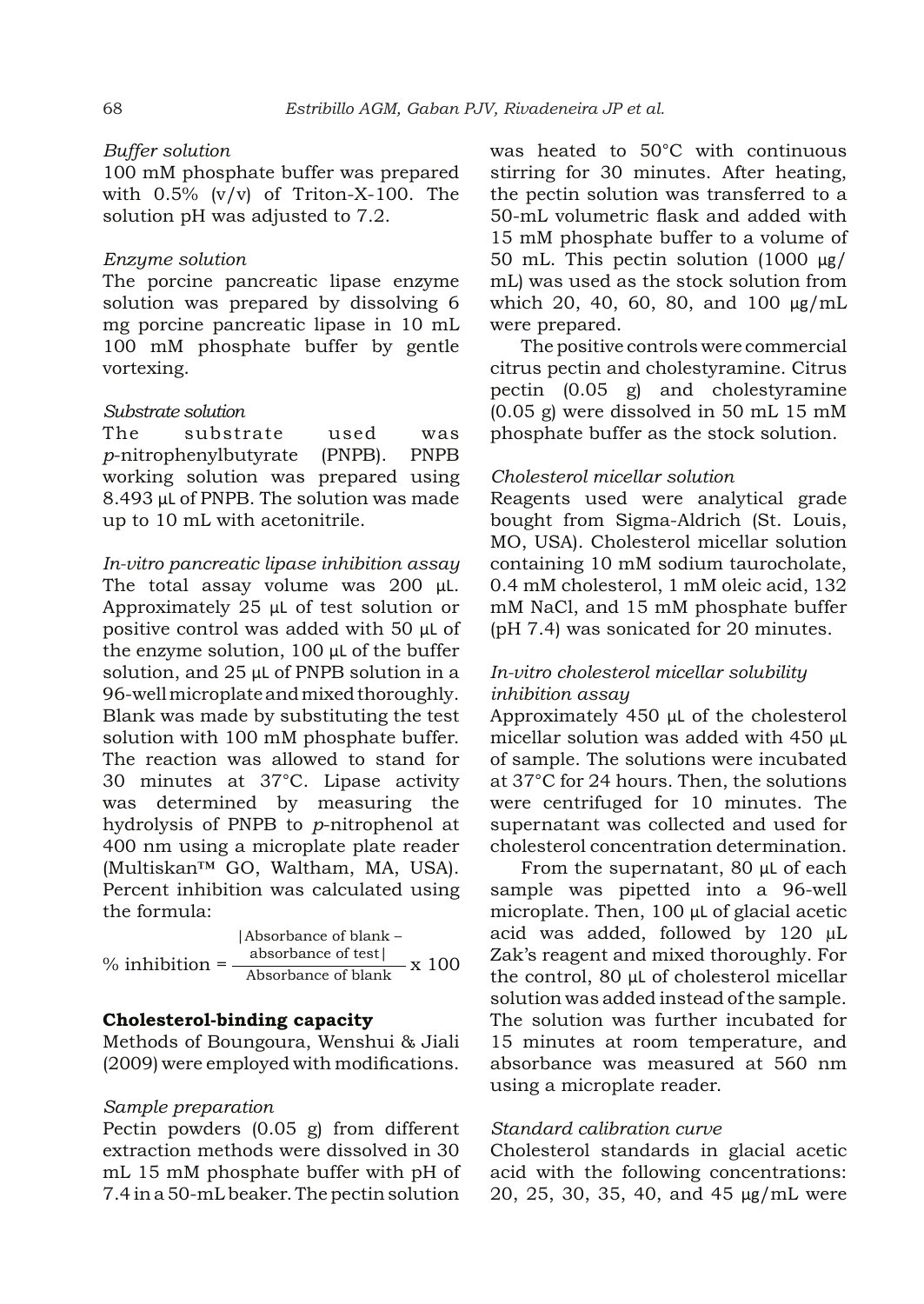prepared and absorbance was read at 560 nm.

### **Bile acid binding assay**

Bile acid binding was performed according to the methods of Kongo-Dia-Moukala *et al*. (2011) with modifications.

#### *Sample preparation*

Pectin powders (0.002 g) from different extraction methods were dissolved in 60 mL 50 mM phosphate buffer with pH of 6.5 in a 50-mL beaker. The pectin solutions were heated to 50°C with continuous stirring for 30 minutes. After heating, the pectin solutions were transferred to a 100-mL volumetric flask and added with 50 mM phosphate buffer to a volume of 100 mL. The positive controls used were commercial citrus pectin and cholestyramine. Positive controls were prepared by dissolving 0.002 g of the powder in 100 mL 50 mM phosphate buffer.

#### *Bile acid solution*

The bile acids used for this assay were sodium taurocholate and sodium glycocholate. Two millimolar of each bile acid was prepared in 50 mM phosphate buffer of pH 6.5. The control that was used to calculate bound bile acid was 2 mM bile acid without sample.

### *In-vitro bile acid binding assay*

Solutions of 1 mL of 2 mM bile acid solution and 1 mL of each sample were prepared. The solution was incubated for 1 hour at 37°C in an oven incubator. The solution was centrifuged for 20 minutes. The supernatant was collected, filtered with a 0.45-micron filter, and transferred into UPLC vials. After the reaction, unbound taurocholate and glycocholate were measured using Ultra Performance Liquid Chromatographic (UPLC) with a BEH C18 column (2.1 x 50mm, 1.7 µm) (ACQUITY H Class UPLC System, Prague, Czech Republic).

### *Standard calibration curve*

Bile acid solutions with the following concentrations: 0, 0.4, 0.8, 1.2, 1.6, and 2.0 mM were prepared. Peak area at 210 nm was recorded using UPLC. Assays using taurocholate and glycocholate were performed in separate experiments.

### *Ultra-Performance Liquid Chromatography (UPLC)*

Three injections of 3 μL of the sample supernatant or bile acid standard (sodium taurocholate or sodium glycocholate) were injected into the UPLC. The sample was eluted with methanol:  $0.4\%$  KH<sub>2</sub>PO<sub>4</sub> (65:35) at a flow rate of 0.15 mL/min for three minutes. Peak area at 210 nm was recorded and used to calculate the concentration of unbound bile acids. The concentration of unbound bile acids was calculated from the standard calibration curve. Percent bound bile acids were calculated:

% bound bile acid = 
$$
\frac{Cc-Cs}{Cc} \times 100
$$
,

- where  $C_c$  = concentration of bile acid in control
	- $C_s$  = concentration of bile acid in the samples

#### **Statistical analysis**

All data obtained were expressed in mean±standard deviation (*SD*) and were subjected to one-way analysis of variance (ANOVA) at *p*≤0.05, followed by Tukey's Honest Significant Difference (HSD) test at *p≤*0.05. Statistical analyses were performed using SPSS Version 25.0 (SPSS, Chicago, IL, USA).

### **RESULTS**

Acid extraction of pectin produced the highest yield at 20.02%, followed by microwave-assisted extraction (14.22%), while enzymatic extraction had the lowest yield (6.18%). All pectins were fine powders and of the same brown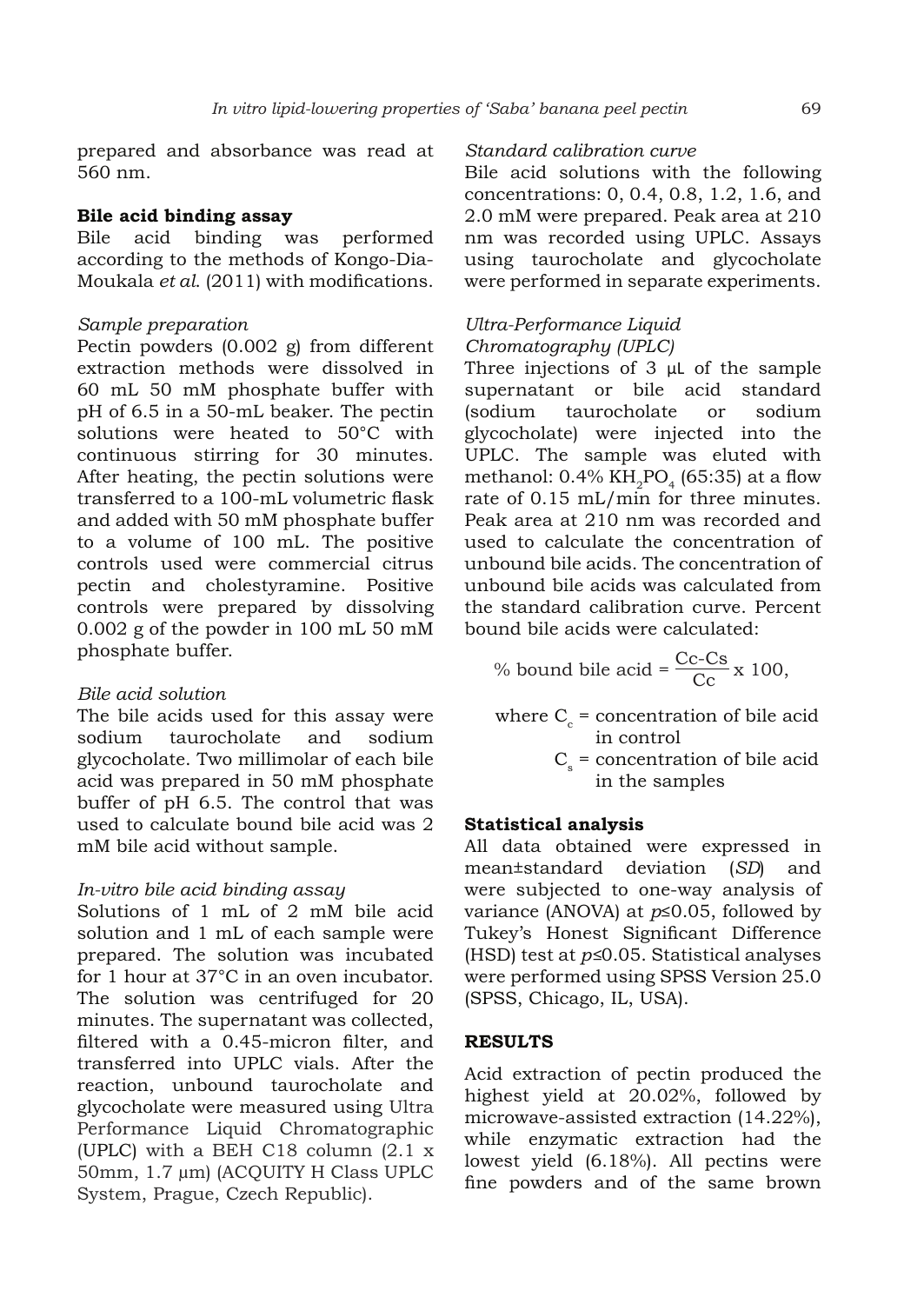colour (Figure 1) with a distinct smell after drying and grinding, which was similar to pectins extracted using acids by Castillo-Israel *et al.* (2015) from 'Saba' banana peel.

The action of 'Saba' banana peel pectin (SBPs) extracted using different methods, citrus pectin (CP), and Orlistat (OS) was investigated using the UV-Visible spectrophotometry method (Chedda *et al*., 2016). The substrate, *p*-nitrophenylbutyrate, was reacted with porcine pancreatic lipase and pectin at 37°C. The activity of lipase was measured by the absorbance of the hydrolysis product, *p*-nitrophenol, at 400 nm. Pancreatic lipase inhibition was measured by percent difference in absorbance of reaction without pectin.

All SBPs showed lower inhibition compared to CP and OS at all concentration levels (Figure 2). At 20 μg/ mL, SBP inhibited lipase activity in the range of 11.43%–14.19%. CP and OS had a peak percent inhibition of 57.52% and 46.10%, respectively, which were not significantly different (*p*≤0.05). On the basis of concentration, there was no trend in the inhibition of lipase activity among SBPs. In contrast, the inhibition action of CP and OS were decreasing as concentration increased.

For cholesterol-binding capacity, SBPs were incubated with the cholesterol micellar solution composed of cholesterol, bile acid, fatty acid, and buffer at pH 7.4. Cholesterol-binding capacity was measured by the percent difference of cholesterol concentration from cholesterol micellar solution alone and that incubated with pectin. Generally, the effect of concentration varied among different SBPs, CP, and cholestyramine (CH). For the standard CH, comparable binding was observed at concentrations of 20, 60, 80, and 100 μg/mL, whereas binding was slightly lower at 40 μg/mL (Table 1). For CP, at 60 μg/mL, binding was slightly lower compared to the rest of the concentration levels. For AP, similar binding was observed at 40–80 μg/mL, and slightly lower binding at 20 and 100 μg/mL. For EP, all concentration levels showed no significant difference in binding. Lastly, for MP, slightly lower binding was observed at 40 and 60 μg/ mL (*p*≤0.05).

The comparison of binding activity among different SBPs, CP, and CH is also shown in Table 1. AP had the highest cholesterol-binding activity (51.36%– 55.07%), which was statistically comparable to CP (49.06%–53.02%) and CH (45.65%–52.43%). EP (41.69%– 45.82%) and MP (39.93%–45.01%) showed similar binding, but were significantly lower than AP (*p*≤0.05). Nevertheless, the binding action of SBPs



**Figure 1.** Pectin samples extracted from 'Saba' banana peels using various extraction methods. (L-R: acid-extracted, enzyme-extracted, microwave-assisted extracted pectin)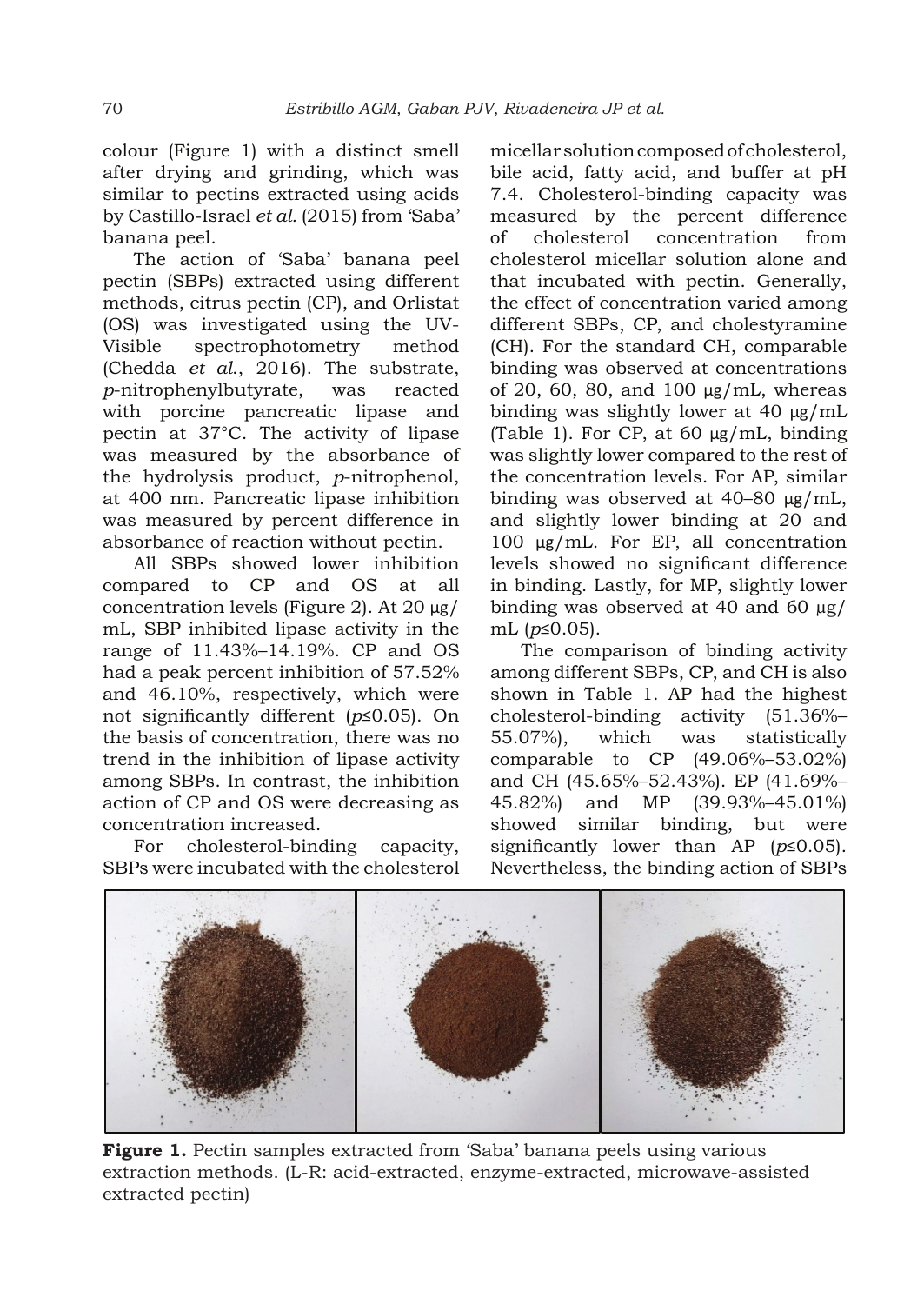

**Figure 2.** Pancreatic lipase inhibition of 'Saba' banana peel pectin extracted using three different methods. AP=acid extraction; EP=enzymatic extraction; MP=microwave-assisted extraction; CP=commercial citrus pectin; OS=Orlistat

on cholesterol was comparable to CP or CH.

The capacity of SBPs to bind to two bile acids, namely taurocholic and glycocholic acids, in comparison to commercial pectin and cholestyramine was examined. Figure 3 shows that all SBPs, CP, and CH were able to bind bile acids at concentration of 20 μg/ mL. Further, taurocholate bound to pectin better than glycocholate. For taurocholate binding, CH had the highest

**Table 1**. Cholesterol binding capacity of 'Saba' banana peel pectin extracted using different methods at varying concentrations

| Samples <sup>†</sup> | Cholesterol binding capacity $(%)^{\dagger}$ |                         |                                             |                         |                         |
|----------------------|----------------------------------------------|-------------------------|---------------------------------------------|-------------------------|-------------------------|
|                      | $20 \mu g/mL$                                | $40 \mu g/mL$           | $60 \mu g/mL$                               | $80 \mu g/mL$           | $100 \mu$ g/mL          |
| AP                   | $52.48B,a \pm 1.10$                          | $53.26^{AB,a} \pm 1.18$ | 54.77 <sup>A,a</sup> $\pm$ 0.93             | $55.07^{A,a}$ ±1.31     | $51.36^{B,a} \pm 1.43$  |
| EP                   | 44.13 <sup>A,b</sup> $\pm$ 4.98              | 41.69 $A$ , 69 $A$ , 61 | 43.28 <sup>A,bc</sup> $\pm$ 0.65            | $45.82^{A,cd}$ ±1.70    | $45.55^{A,b}$ ±1.28     |
| MP                   | $45.01^{A,b} \pm 2.02$                       | $39.93^{B,b} \pm 1.34$  | $40.42^{B,c} \pm 2.15$                      | 41.69 $^{AB,d}$ ±2.09   | $41.79^{AB,b} \pm 2.09$ |
| CP                   | 51.16 <sup>AB,ab</sup> $\pm$ 0.80            | $53.02^{A,a} \pm 1.00$  | 49.06 <sup>B,abc</sup> $\pm$ 1.17           | $50.04^{AB,b} \pm 3.61$ | 49.99 $AB, a \pm 1.80$  |
| <b>CH</b>            | 48.33 $AB,ab + 6$ 43                         | $45.65^{B,ab} \pm 3.59$ | 51.65AB,ab $\pm$ 2.33 48.82AB,bc $\pm$ 2.38 |                         | 52.43 $A$ , $a+2$ , 78  |

† AP=acid-extracted pectin; EP=enzyme-extracted pectin; MP=microwave-assisted-extracted pectin

‡ Means with the same uppercase letter within rows are not significantly different based on Tukey's HSD at 5% level of significance; means with the same lowercase letter within columns are not significantly different based on Tukey's HSD at 5% level of significance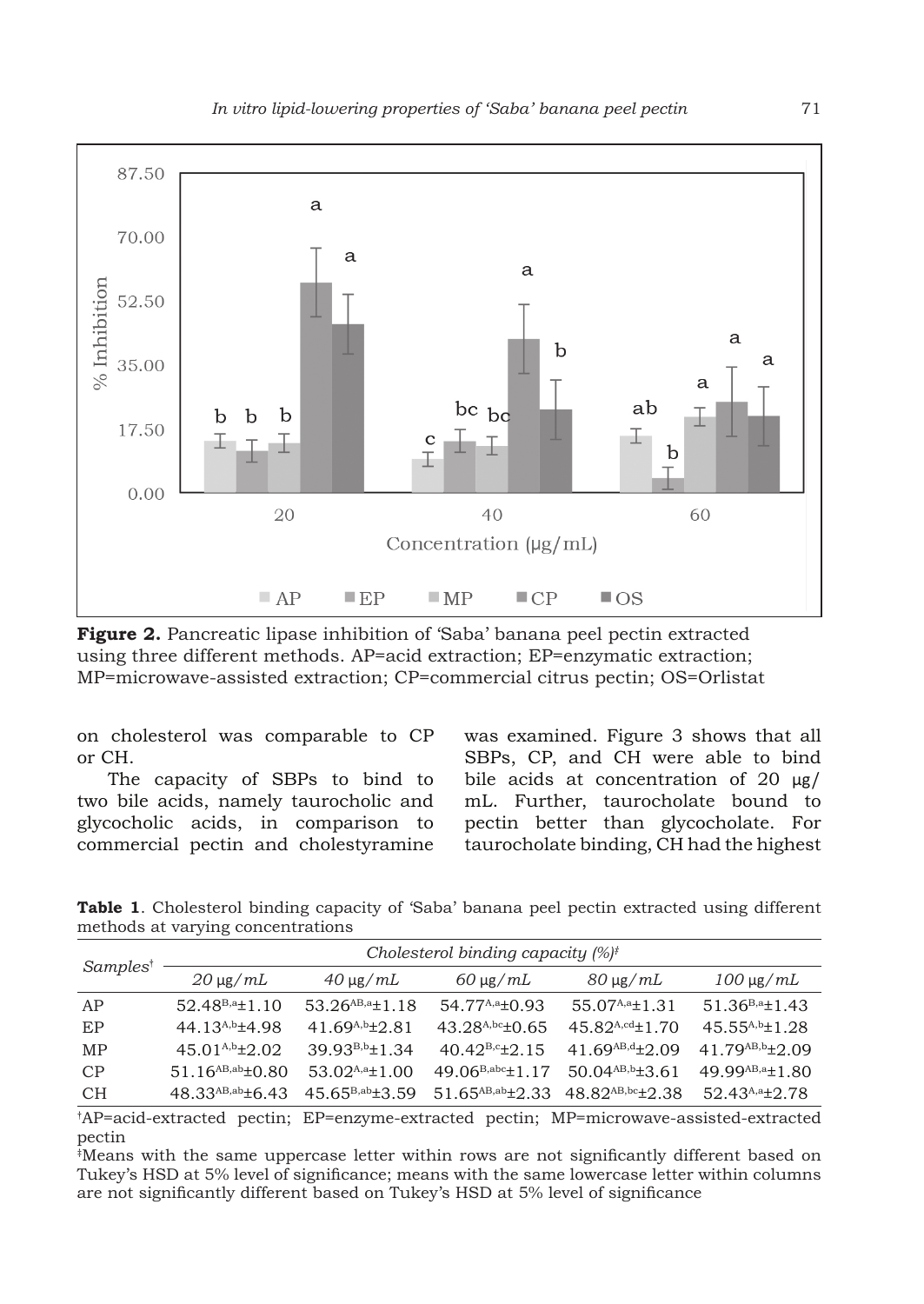

**Figure 3.** Taurocholate (L) and glycocholate (R) binding of Saba banana peel pectin extracted using three different methods. AP=acid extraction; EP=enzymatic extraction; MP=microwave-assisted extraction; CP=commercial citrus pectin; CH=cholestyramine

binding at 49.95%. All SBPs and CP showed similar binding to taurocholate (*p*≤0.05). SBP taurocholate binding was in the range of 46.10%–46.90%, which was not much difference with CH binding. On the other hand, AP had the highest binding capacity to glycocholate at 27.37%. EP, MP, and CH then followed with comparable binding at 23.81%, 23.93%, and 22.95%, respectively. These results suggested that SBP, regardless of extraction methods, could bind effectively to taurocholate and glycocholate, with more affinity of binding to taurocholate.

#### **DISCUSSION**

The pectins extracted using different methods were compared in terms of yield and lipid-lowering parameters. Previous research on the extraction of pectin from banana peel using HCl showed 16.54% (Castillo-Israel *et al.,* 2015) and 11% yields (Maneerat *et al.,* 2017). Meanwhile, using citric acid had pectin yields of 14.23% (Oliviera *et al.,* 2015) and 24.08% (Khamsucharit *et al*., 2018). Microwave-assisted extraction of pectin from banana had previously produced pectin with a 2.58% yield (Swamy & Muthukumarappan, 2017), whereas an enzymatic extraction generated 9.33% (Hui *et al.,* 2013). Thus, acid extraction of pectin from banana peels produced the highest yield compared to other extraction methods. As expected, among the pectins, AP had the highest yield. This is due to the harsh conditions of acid extraction and temperature, which involves hydrolysis of protopectin to pectin and subsequent precipitation by ethanol, that were able to destroy the cell walls and expose the pectins. The milder extraction methods, namely enzyme and microwave-assisted extractions,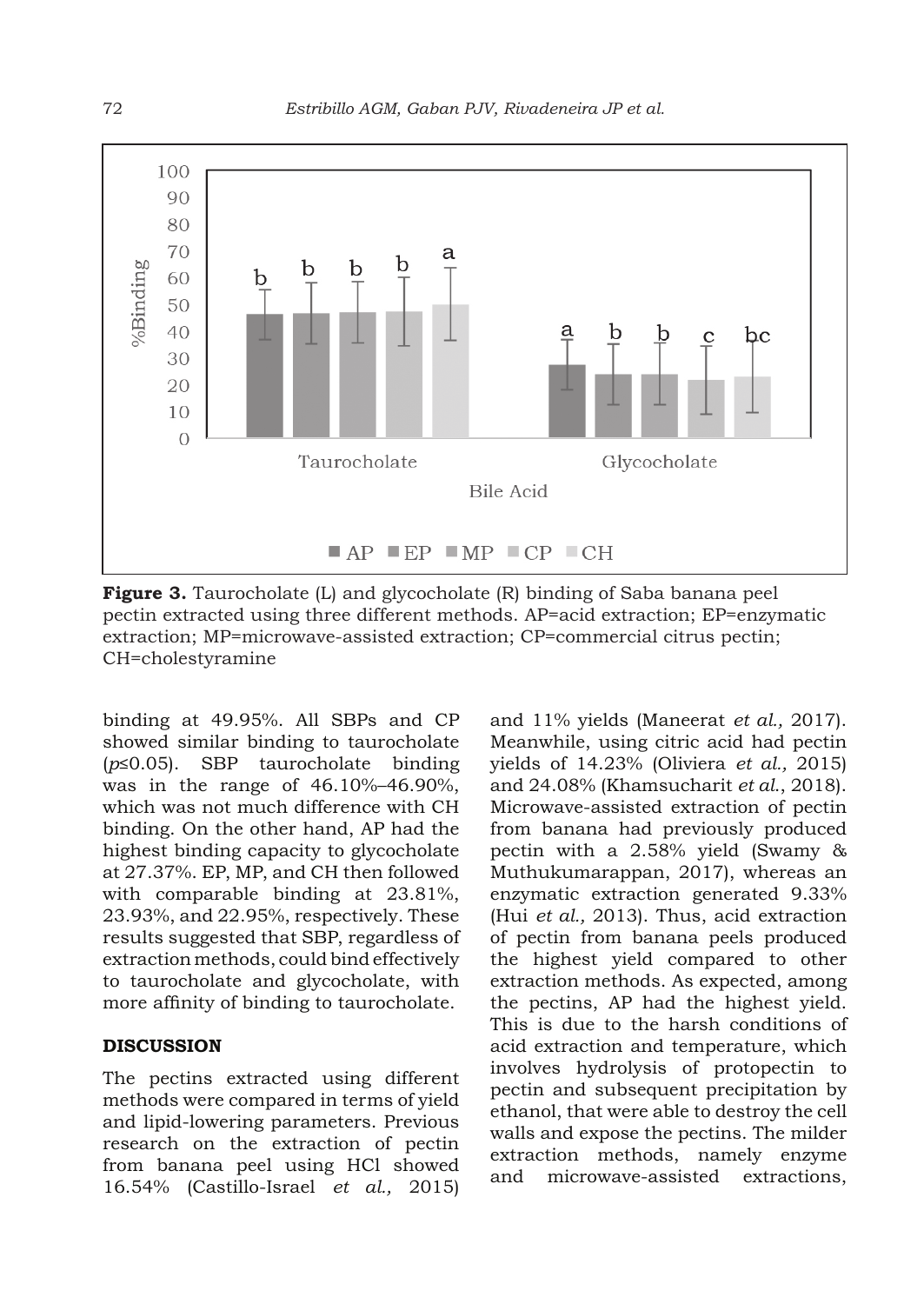were less efficient as shown by the lower yields. These milder extractions require penetration of plant cell walls via microwave radiation or swelling by hydration (Sandarani, 2017). Swelling by water to rupture plant cell walls may not be efficiently completed considering the mild conditions of these extraction methods.

Pancreatic lipase inhibition by all pectins were relatively low compared with commercial pectins and the positive control Orlistat, and was much lesser in this study compared to previous studies. Isaksson *et al.* (1982) reported 65% and 90% lipase inhibition for low and high methoxyl pectin, where lipase inhibition seemed to be less pronounced in buffer systems than when performed in duodenal juice. Tsujita *et al.* (2003) also reported 40%–50% of lipase activity reduction at 1–5 mg/mL level of citrus pectin. A more recent study reported low methoxyl pectin extracted from apple pomace using citric acid to have 94.30% inhibition of lipase activity *in-vitro*. The lipase activity inhibition of pectin was attributed to a competitive mechanism where pectin forms a complex with lipase. The –COOH groups of pectin protonates histidine and possibly the hydroxyl group of serine at the active serine-histidine-aspartic/glutamic acid triad of lipase (Kumar & Chauhan, 2010). Furthermore, the action of pectin on lipase activity inhibition could be enhanced by high molecular weight, viscosity, and purity (Edashige, Murakami & Tsujita, 2008).

Inhibition of lipase activity by pectin is concentration-dependent. However, this study observed no trend in terms of the concentration of pectin and pancreatic lipase inhibition. Pectin levels that are commonly explored are at 0.1 to 5.0 mg/ mL (Isaksson *et al.*, 1982; Tsujita *et al.*, 2003; Edashige *et al.*, 2008). Meanwhile, pectin concentrations in this study were only at  $20-60 \mu g/mL$ , as permitted by the assay (Cheddah *et al.*, 2016). As the concentration used in this study was much lower, this could also be a possible reason for the observed results. This may imply that the mechanism for the possible lipid-lowering action of pectin is not by pancreatic lipase inhibition. Since the extracted SBPs were crude, the actual concentrations of pectin used in the reaction could be lower. Other components in the extracted SBPs could also interfere with the action of pectin as a lipase inhibitor.

Cholesterol-binding capacity results varied with different pectin concentrations. AP had the highest binding with cholesterol, which was comparable with commercial pectins and the positive control cholestyramine. Cholesterol-binding activity of pectin is affected mainly by pectin source and type, which includes degree of esterification and molecular weight. All the pectins in this study had high degree of esterification (>50%), which could be the reason for its high binding with cholesterol, thereby reducing cholesterol absorption by the body. Moreover, the viscosity of pectin also indirectly influences cholesterol binding (Brouns *et al*., 2012). The concentration of pectin affects its viscosity in solution (Kar & Arslan, 1999), which suggests that increased concentration should correspond to increased viscosity. In this study, concentration effects were not apparent as shown by varying effects among samples. Furthermore, differences in cholesterol-binding capacity between concentrations were minimal. In EP and MP, concentrations as low as 20 μg/mL showed similar binding with the highest concentration, parallel to positive controls AP and CH. AP, on the other hand, had slightly lower binding at 20 and 100 μg/mL. Nevertheless, these slight differences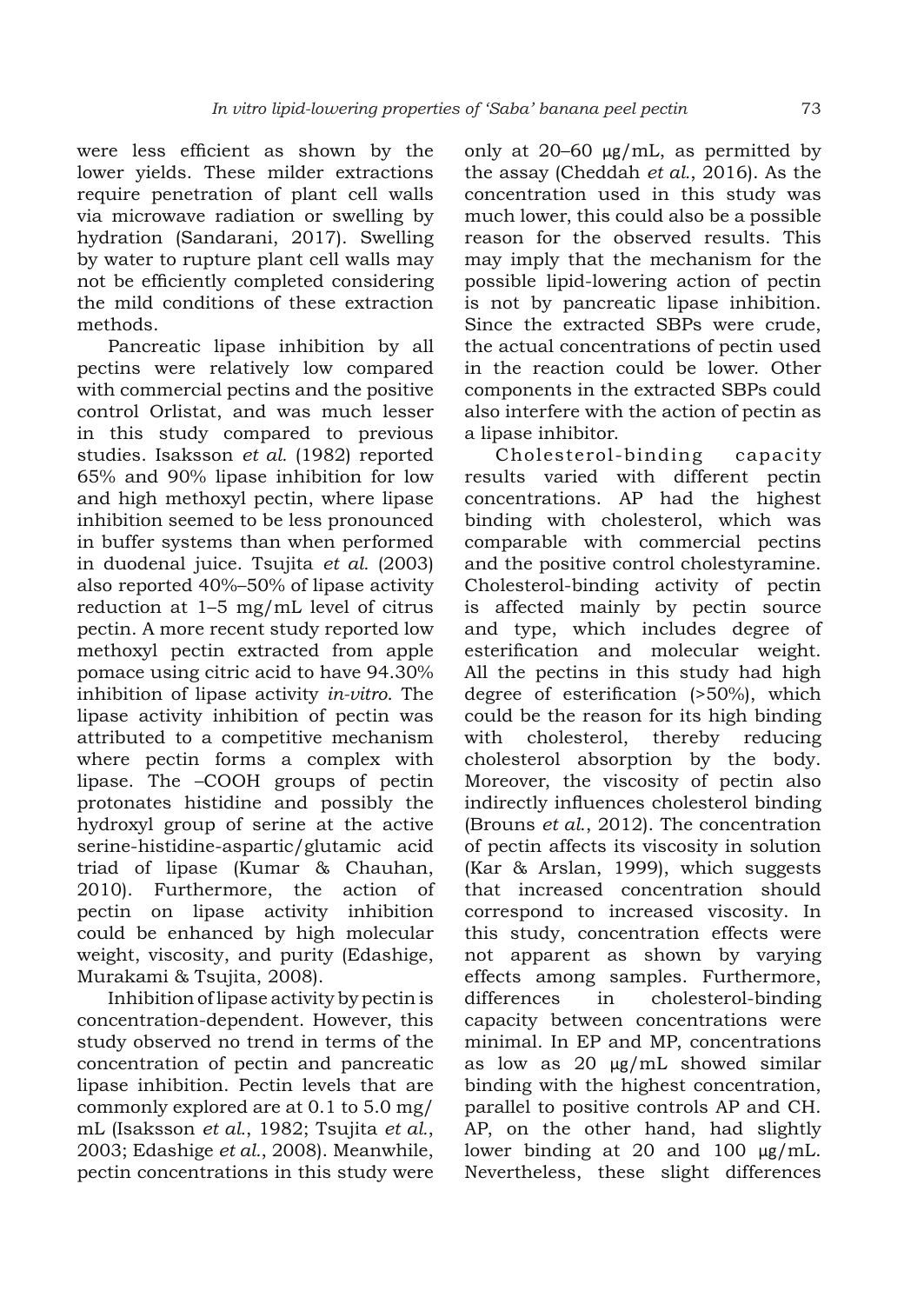were still considered as significant binding of pectins to cholesterol, implying that the concentrations utilised in this study were not a substantial factor in the samples' cholesterol-binding capacity.

Studies on cholesterol-lowering capacity of pectin usually investigate the effect on mice, rats, and humans fed with high-cholesterol diets and either taking pectin alone or incorporating it in the subjects' diets. In a study by Soh, Kim & Lee (2003), an *in-vitro* experiment on pectin at a concentration of 0.1% showed that it had the highest absorbance with 2.88 mg/dL capacity (90% of total cholesterol). More recent studies on the cholesterol-lowering action of pectin that focused on *in-vivo* set-ups had proposed possible mechanisms on pectin's cholesterol-lowering action. The action of pectin on cholesterol *in-vivo* is influenced by the degree of esterification, molecular weight, and viscosity. Pectins with a high degree of esterification have shown more reduction of total cholesterol in humans (Brouns *et al.*, 2012). In animal models, highly esterified pectins also showed considerable total cholesterol reduction (Trautwein, Kunath-Rau & Erbersdobler, 1998; Dongowski & Lorenz, 2004). Moreover, pectins with low molecular weight, low viscosity, and high solubility were found to be less effective in lowering total cholesterol (Yamaguchi *et al.*, 1995). However, in this study, AP, which has a relatively intermediate degree of esterification of 51.09% and lower equivalent weight showed greater cholesterol reduction than pectins with high degree of esterification and equivalent weight - EP and MP. This effect could be attributed to the viscosity of AP. Upon dissolving the pectins in a buffer, the AP solution was more viscous than EP and MP. Furthermore, AP has an anhydrourinic acid content of 50.85%, indicating that it had much higher purity than EP and MP. The presence of other molecules could affect the action of pectin on cholesterol binding.

The capacity of SBPs to bind to cholesterol solubilised in cholesterol micellar solubility (CMS) is an important parameter in measuring the lipidlowering capability of SBPs. CMS created for the assay mimics the micelle, which is composed of bile acids, fatty acids, and monoglycerides that are supposedly liberated from triacylglyceride hydrolysis by lipase and dietary cholesterol (Lehninger, Nelson & Cox, 2008). This study showed significant binding of cholesterol, which prevents it from being soluble in the micelle. These micelles are vital to lipid metabolism because they serve as carriers of both dietary cholesterol and fatty acids for absorption in the intestines. Once cholesterol is not solubilised in the micelle, it forms a separate oil phase in the intestinal lumen and becomes unavailable for absorption (Jesch & Carr, 2017). All extracted SBPs had high degree of esterification (>50%), which supports literatures' claims that they can reduce cholesterol absorption. Pectins with high degree of esterification are related to the chelation of bile acids and eventually increased lumen viscosity, which has also been associated with reducing cholesterol absorption (Brouns *et al.*, 2012).

In the digestive system, one possible mechanism for the cholesterol-lowering property of pectin is the increased lumen viscosity, leading to a reduced rate of glucose diffusion and absorption in the small intestine. This effect consequently causes a decrease in insulin production. Reduced insulin then decreases the activity of 3-hydroxy-3-methylglutaryl CoA enzyme, which is responsible for the synthesis of cholesterol (Celus *et al.*, 2018). However, *in-vitro* results from this study suggested that pectin itself binds to cholesterol by lowering the actual concentration of cholesterol in the micelle solution.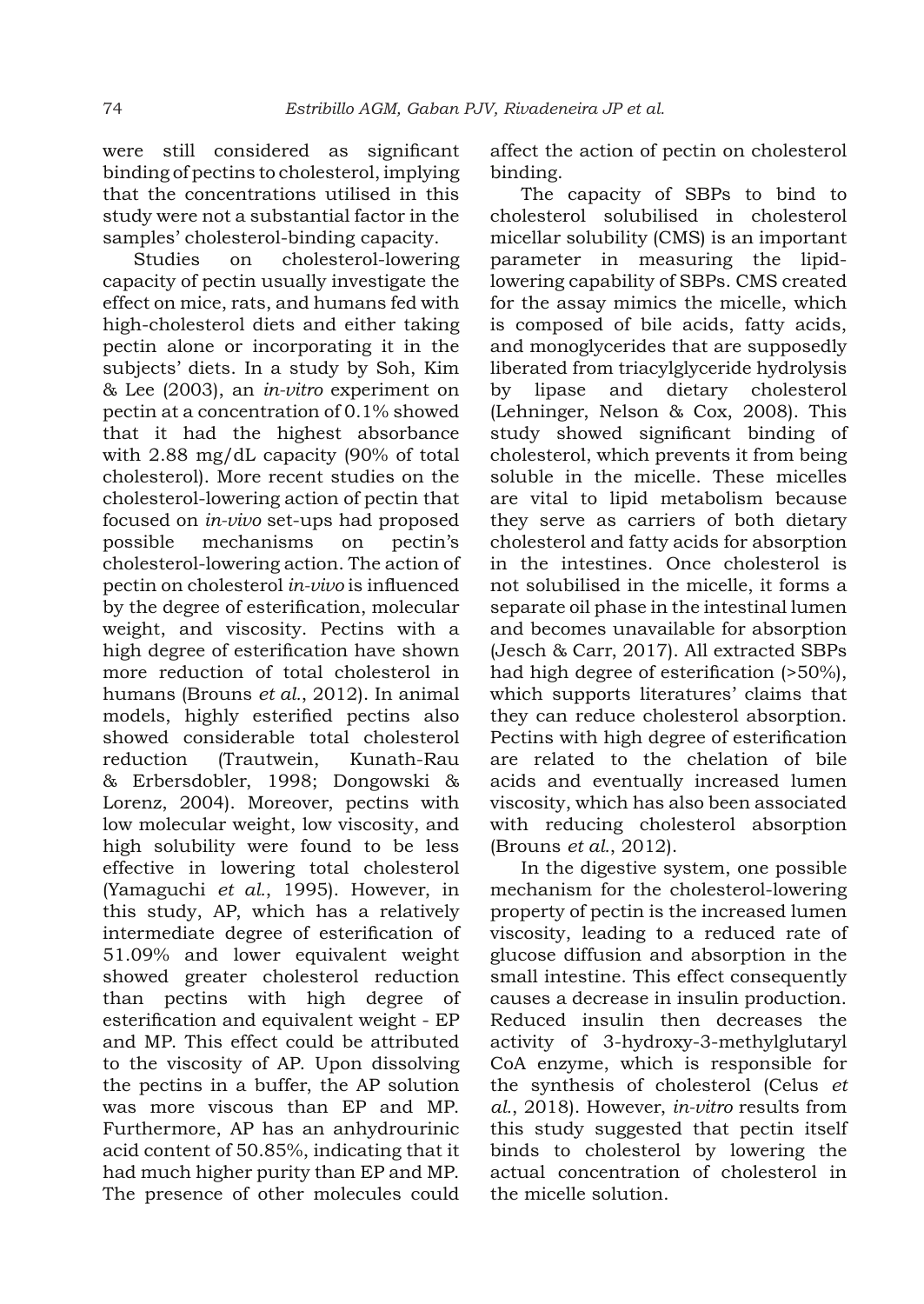Bile acids are a group of amphiphilic molecules synthesised from cholesterol, which is naturally produced by the body for their role in digestion, transportation, and absorption of dietary lipids in the gastrointestinal tract (Lopez-Pena, Arroyo-Maya & McClements, 2019). Bile acids have a plate-like structure with polar and non-polar sides, which enable them to adsorb to oil-water interfaces (Cabral & Small, 2010). In lipid digestion, bile acids adsorb to the surfaces of lipids in gastrointestinal tract, breaking it down into smaller sizes with greater areas to act upon by lipase (Euston, 2017). Furthermore, bile acids are also an integral part of the micelle that solubilise and transport triglyceride hydrolysis products into the epithelium cells (Lopez-Pena *et al.*, 2019).

All samples had good binding with bile acids at the lowest concentration, 20 ug/ mL. All pectins had better binding with taurocholate compared to glycocholate, with values statistically similar to commercial pectins and cholestyramine. Previous *in-vivo* studies confirmed the binding of pectin to cholesterol by the increase in bile acid excretion in the faeces (Dongowksi & Lorenz, 2004; Brouns *et al.*, 2012). An *in-vitro* study also showed the binding of pectin with high molecular weight and low degree of esterification to cholic acid (Rubio-Senent *et al.*, 2015). Binding to bile acids is one possible mechanism in the hypocholesterolemic property of pectins. Increased excretion of bile acid in faeces of subjects fed with pectin indicated that less bile acid was available, thus promoting the conversion of cholesterol to bile acid. This conversion eventually reduces cholesterol levels (Fang *et al.*, 2018).

Pectin molecules are negativelycharged in neutral pH due to their linear anionic regions of galacturonic acids.

Similarly, bile acids are also negatively charged. Nevertheless, both molecules have non-polar groups that may interact with each other via hydrophobic forces. For instance, the non-polar region of bile acids may be bound to the non-polar methyl groups of pectin (Lopez-Pena *et al.*, 2019). Aside from hydrophobic interactions, increased bile acid excretion *in-vivo* was associated with gel formation and viscosity effects in the gastrointestinal tract (Dongowski, 2007). Since pectin was incubated with either sodium taurocholate or sodium glycocholate, the results of this study suggested that SBPs were able to bind to bile acid itself without the influence of environmental conditions in the gastrointestinal tract.

This study had demonstrated the possible lipid-lowering mechanisms of pectin and had also compared different extraction methods in terms of the properties of the pectins extracted from 'Saba' banana peels. The pectin samples tested were limited to the crude form, which have already shown positive responses to cholesterol and bile acid binding. Further purification of the samples can possibly show higher lipidlowering capacities.

# **CONCLUSION**

The possible mechanisms of lipidlowering action by SBPs were cholesterol and bile acid binding. AP was the most effective in binding cholesterol and bile acids. MP and EP showed similar binding, but were slightly lower than AP. Acid extraction was observed to be the best method, as it resulted in pectin with the highest purity and best lipid-lowering activity, with significant binding to cholesterol, taurocholate, and glycocholate.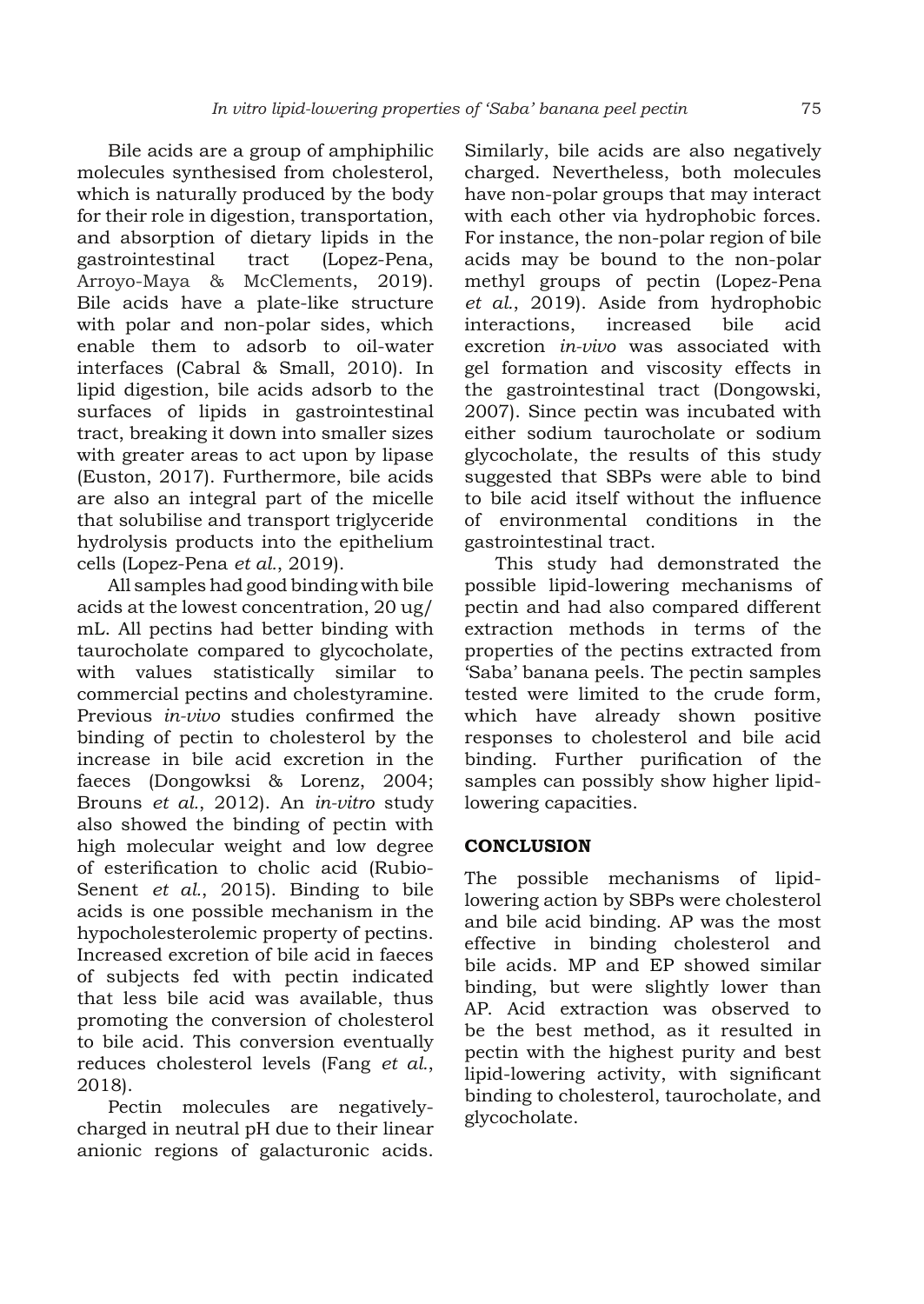#### **Acknowledgement**

The authors would like to thank the National Research Council of the Philippines, Department of Science and Technology (NRCP-DOST) for funding this research.

#### **Authors' contributions**

EAGM, principal investigator, prepared the research design and methods for the *in vitro* experiment, performed the experiments, analysed the data, and prepared the draft of the manuscript; GPJV, extracted the pectin powder using acid extraction methods and helped in the *in vitro* experiments; RJP, optimised and performed the pectin extraction using microwave-assisted methods; VJC, assisted in the measurement of *in vitro* lipid-lowering activity using ultra high pressure liquid chromatography; TMAO, provided the laboratory space and equipment for the *in vitro* experimentation and reviewed the manuscript; CKAT, project leader, obtained the project funding, conceptualised the entire study, supervised all the activities and reviewed the manuscript.

#### **Conflict of interest**

Authors declare no conflict of interest.

#### **References**

- Adam CL, Thomson LM, Williams PA & Ross AW (2015). Soluble fermentable dietary fiber (pectin) decreases caloric intake, adiposity, and lipidaemia in high fat diet induced obese rats. *PLoS* 10(10):1-4.
- Bordicchia M, Pocognoli A, D'anzeo M, Siquini W, Minardi D, Muzzonigro G, Dessì-Fulgheri P & Sarzani R (2014). Nebivolol induces, via β3 adrenergic receptor, lipolysis, uncoupling protein 1, and reduction of lipid droplet size in human adipocytes. *J Hypertens* 32:389–396.
- Boungoura M, Wenshui X & Jiali Z (2009). *In-vitro* binding capacity of cholesterol and bile salts by partially depolymerized chitosans. *Academic J Food Technol* 4(3):126-135.
- Brouns F, Theuwissen E, Adam A, Bell M, Berger A & Mensink RP (2012). Cholesterol-lowering properties of different pectin types in mildly hyper-cholesterolemic men and women. *Eur J Clin Nutr* 66(5):591-599.
- Cabral DJ & Small DM (2010). Physical chemistry of bile. Comprehensive Physiology. John Wiley & Sons, Inc, New Jersey.
- Castillo-Israel KAT, Baguio SF, Disanta MDB, Lizardo RCM, Dizon EI & Mejico MIF (2015). Extraction and characterization of pectin from Saba banana [*Musa 'saba'*(*Musa acuminata* x *Musa balbisiana*)] peel wastes: A preliminary study. *Int Food Res J* 22(1):202-207.
- Celus M, Kyomugasho C, Van Loey AM, Grauwet T & Hendrickx ME (2018). Influence of pectin structural properties on interactions with divalent cations and its associated functionalities. *Compr Rev Food Sci Food Saf* 17(6):1576-1594.
- Chedda U, Kaikini A, Bagle S, Seervi M & Sathaye S (2016). *In-vitro* pancreatic lipase inhibition potential of commonly used Indian spices. *IOSR J Pharm* 6(10):10-13.
- Dongowski G & Lorenz A (2004). Intestinal steroids in rats are influenced by the structural parameters of pectin. *J Nutr Biochem* 15:196- 205.
- Dongowski G (2007). Interactions between dietary fibre-rich preparations and glycoconjugated bile acids *in vitro*. *Food Chem* 104(1):390-397.
- Edashige Y, Murakami N & Tsujita T (2008). Inhibitory effect of pectin from the segment membrane of citrus fruits on lipase activity. *J Nutr Sci Vitaminol* 54(5):409-415.
- Euston SR (2017). Molecular simulation of biosurfactants with relevance to food systems. *Curr Opin Colloid Interface Sci* 28:110–119.
- Fang W, Zhang L, Meng Q, Wu W, Lee YK, Xie J & Zhang H (2018). Effects of dietary pectin on the profile and transport of intestinal bile acids in young pigs. *J Anim Sci* 96(11):4743-4754.
- Hui W, Zhaohui H, Yunsheng X & Changfeng X (2013). Cellulose enzymatic extraction technology of pectin from banana peel. Agricultural Engineering 4.
- Isaksson G, Lundquist I & Ihse I (1982). *In-vitro* inhibition of pancreatic enzyme activities by dietary fiber. *Digestion* 24(1):54-59.
- Jesch ED & Carr TP (2017). Food ingredients that inhibit cholesterol absorption. *Prev Nutr Food Sci* 22(2):67-80. doi.org/10.3746/ pnf.2017.22.2.67
- Kang JG & Park CY (2012). Anti-obesity drugs: a review about their effects and safety. *Diabetes Metab J* 36(1):13-25.
- Kar F & Arslan N (1999). Effect of temperature and concentration on viscosity of orange peel pectin solutions and intrinsic viscosity– molecular weight relationship. *Carbohydr Polym* 40(4):277-284.
- Khamsucharit P, Laohaphatanalert K, Gavinlertvatana P, Sriroth K & Sangseethong K (2018). Characterization of pectin extracted from banana peels of different varieties. *Food Sci Biotechnol* 27(3):623-629.